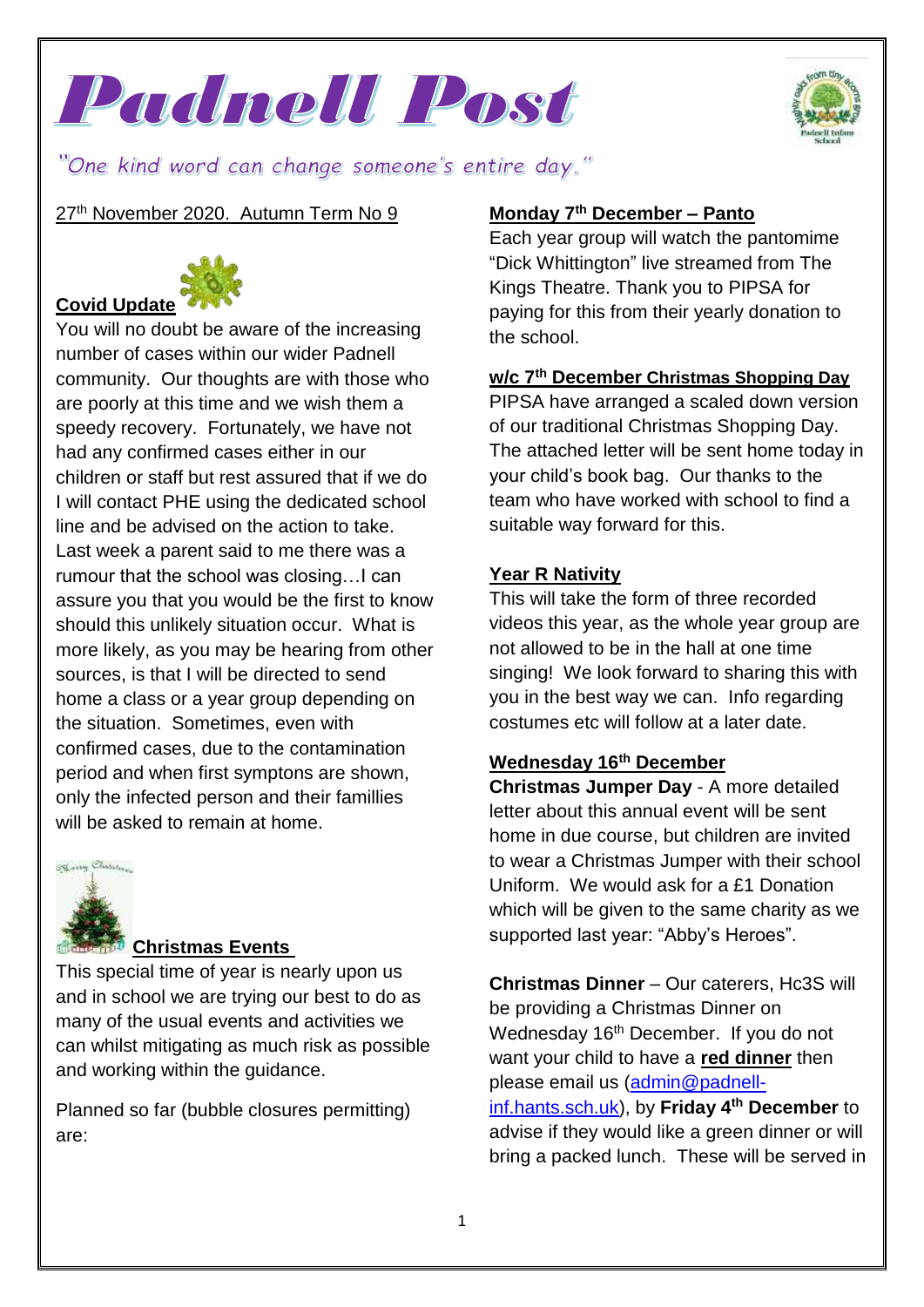Padnell Post



"One kind word can change someone's entire day."

classes for years 1 and 2 and in the hall for year R.

### **Christmas Church Service**

In the afternoon, all classes will join an online Christmas service led by Reverend Snares of St Wilfrid's Church.

### **Thursday 17th December – Santa visit**

Although very busy, we're pleased to say that Santa will be coming to see us. He will visit each class in turn and read them a Christmas story. PIPSA again have arranged for a small treat to be given to the children free of charge. Santa and his Elf will be socially distanced from the children and wear visors throughout their time in school.

### **Friday 18th December – Christmas Show**

We will end the year with a Christmas play performed by a visiting theatre company. Again we cannot all see this as a whole school like normal, but it will be performed three times with hall airing in between. Thanks again to PIPSA for paying for this Christmas treat.

Additional classroom activities such as calendars will also continue.

## **Results - Parents' Evening Questionnaire**

38 people responded to our questionnaire.

Overwhelming those that did preferred it due to it being more private, no childcare and fitting in with working arrangements etc.

The negative was not seeing the child's work but our usual 'Open schools' provides this so it may be a combination of these are more suited going forward.

Thank you to those who took the time to give us feedback.

# **Scootability**

The children in Key Stage One had a great time learning how to keep safe when on a scooter. They have shared the importance of wearing a helmet and of adapting your speed in different weathers and in busier situations. They have learnt how important it is to be in control of your scooter and stop safely when coming to a road. They were reminded that as the school site is very busy and parents have previously complained about little ones being knocked over, we have a no scooting on school site rule. Thank you for supporting your child to follow this rule.

### **Safeguarding**



Mrs Giles, Mrs Foster and myself attended refresher 'Designated Safeguarding Lead' training this week to keep our knowledge up to date.

Remember safeguarding of children and indeed each other is everyone's responsibility. If you have a concern about any individuals wellbeing please know that you can bring it to our attention for support. Alternatively, you can report any concern on 03005551386 – adult concerns

03005551384 – child concerns

### **Crafty Club**

The booking system continues to work extremely efficiently. The number of days you can book in advance is continuously rolling over so you are now able to start making your bookings for January if you would like.